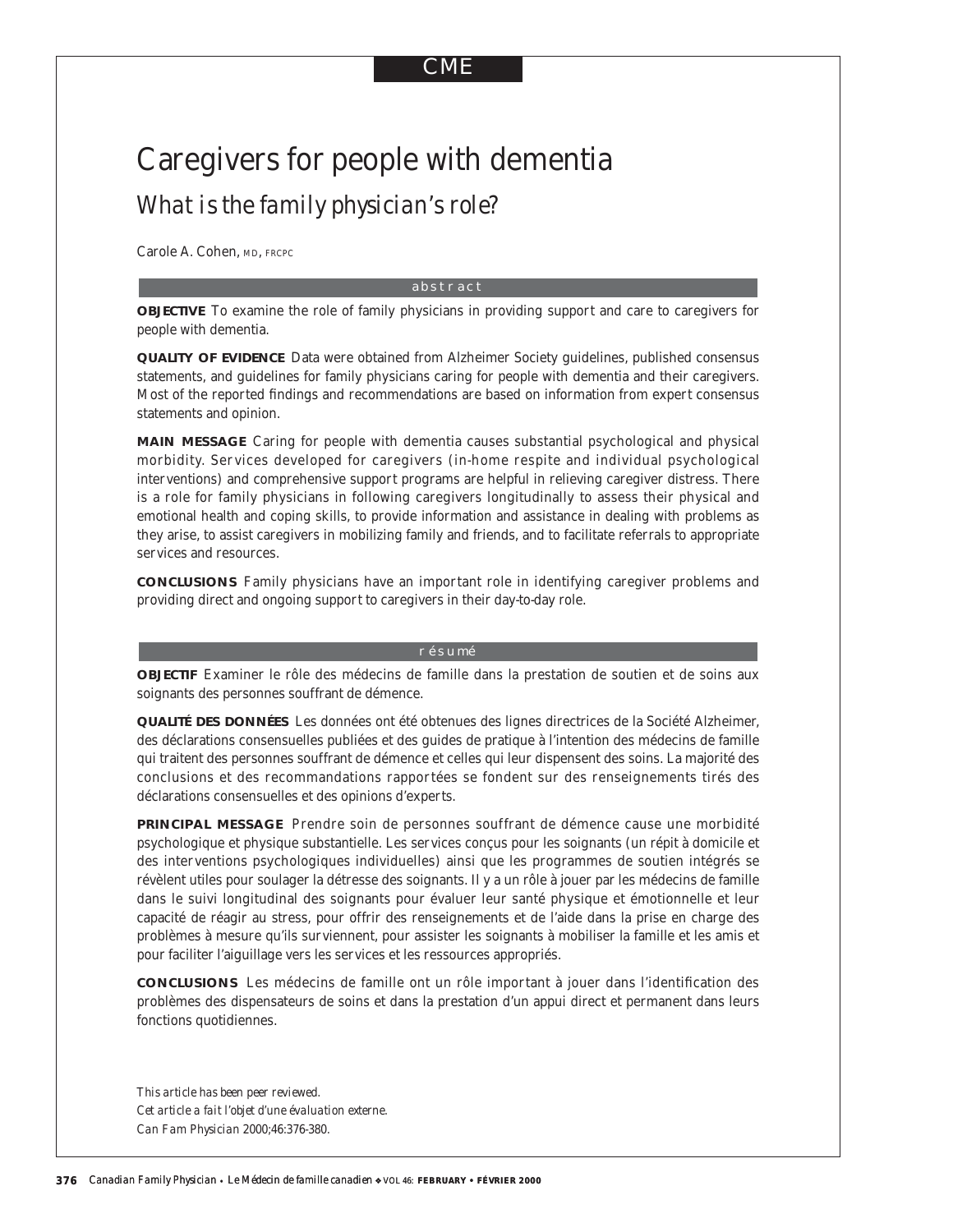he Canadian Study of Health and Aging has estimated that 8% of Canadians older than 65 and 35% of those 85 and older have a dementing illness.<sup>1</sup> As Canada's population ages, more and more physicians will be providing care to people with dementia and their families. *T*

Providing care to elderly patients is often a challenge for family physicians because of the complex nature of these patients' problems. When a patient has dementia, care is increasingly complex because of the many cognitive, behavioural, psychiatric, and physical changes that occur over the course of the illness. Given the progressive nature of dementing disorders, challenges often change with the stage of the disease, necessitating ongoing assessment and changing treatment plans.

Families and friends (caregivers) are integral to the care and treatment of people with dementia. Caregivers themselves are affected by their caregiving role and also have changing needs as their role evolves. This paper will highlight how family caregivers support people with dementia and the effect of these responsibilities on the caregivers. It will outline recommendations for family physicians who work with caregivers.

#### **Data sources**

MEDLINE was searched from 1985 to 1998 using the key words dementia, family physician, and caregiver. This was not designed as a study to examine the effectiveness of caregiver interventions per se but to examine what has been written about the role of family physicians with respect to these caregivers. Guidelines from the Alzheimer Society of Canada and other relevant guidelines about dementia care written during this time were also reviewed. Most of the available information is from expert consensus statements and opinion. There is less information derived from randomized controlled studies.

## **Role of caregivers**

The Canadian Study of Health and Aging documented that approximately half of people with dementia in Canada live in the community.<sup>2</sup> For  $94\%$  of this community-dwelling group of people with dementia, care is provided by family or friends. Most caregivers are women: wives and daughters of the affected people. Spouses represent the largest group of caregivers (37%).

Caregivers are intricately involved in many aspects of day-to-day life for people with dementia. This involvement usually increases of necessity as the disease progresses. Caregivers provide assistance with

**Dr Cohen** *is an Associate Professor in the Department of Psychiatry at the University of Toronto in Ontario.*

activities of daily living (bathing, grooming, dressing, toileting, meal preparation, shopping, etc) and help with decision making. Clinicians often turn to caregivers for input in assessing changes in patients' cognitive and functional status, assessing acute or chronic health problems, and assessing response to treatment.

Caregivers' sense of well-being is an important predictor of how long people with dementia will reside in the community before they are moved to long-term care institutions. The higher the perceived burden of care by the primary caregiver, the more likely care in the community will be terminated.<sup>3</sup> Even when people with dementia move into long-term care institutions, caregivers continue to visit regularly and stay involved with day-to-day care and decision making. People with dementia do not always have insight into their deficits or need for help. Consequently, the efforts of caregivers are not always appreciated or acknowledged by those for whom they care.

## **Consequences of caregiving**

Care provided by family and friends has been closely studied in recent years. Caregiving has many consequences, some more readily apparent than others. Caregivers need to provide a great deal of day-to-day support for people with dementia. They sometimes also need to assume new roles in the household (banking, cooking, etc), with which they are unfamiliar. They can become more socially isolated as they see their friends drift away and as it becomes more difficult to socialize with or without the affected person present. Adult children caregivers must assume a parenting or guardianship role, for which they might not be prepared. Alternatively, caregivers could be intimately involved with people they do not know well from the past (eg, aunts, in-laws). Caregivers ultimately grieve as they face the inevitable changes dementia brings.

Caregiver burden and the negative consequences of caring have been described.<sup>3,4</sup> Caregivers must deal with many losses as dementia brings changes to affected peoples' cognition, personality, and relationships. The prevalence of clinical depression and anxiety disorders is high among caregivers.<sup>4</sup> Caregivers of those with dementia also perceive their general health to be worse than others'.<sup>4</sup> Psychotropic drug use is high among these caregivers. Predictors of psychiatric and physical morbidity in caregivers include low income, high perceived stress, low life satisfaction, and low self-esteem or self-mastery. These mirror the predictors of morbidity in other categories of caregivers.

Additional variables are important when considering those caring for people with dementia. Problem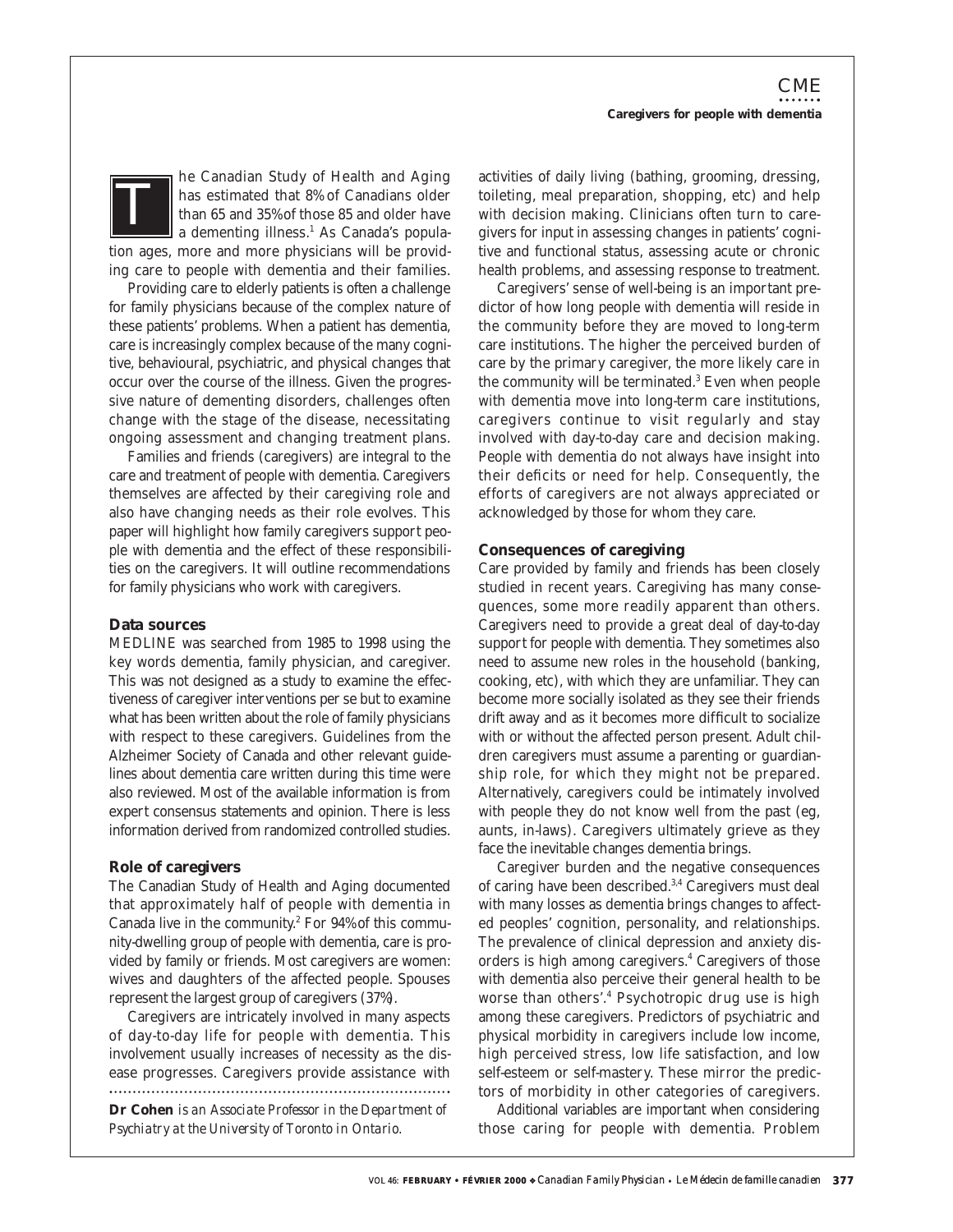behaviours of dementia patients and increasing cognitive impairment predict increased psychiatric and physical morbidity, respectively, in this caregiving group.<sup>4</sup> This increase is further complicated by variables, such as the nature of the prior relationship between caregiver and affected person, the ethnic and cultural background of the family, and whether they currently reside together or apart.3 Other factors that influence caregiver burden and could mediate the negative affects of caregiving include perceived adequacy of help from family and friends, quality of prior relationships, the family's organization and functioning, and the caregiver's ability to cope with the challenges of the caregiving role.3

Caregivers also identify several positive aspects of their caregiving role. These are now being studied more carefully and include a sense of mastery and pride in keeping a relative at home. $5$  These experiences can have a profound effect on a caregiver's decision making regarding use of services or placement in a long-term care institution. For example, caregivers might not want to relinquish their role to others if they find it satisfying and rewarding. Understanding the consequences of caregiving (both negative and positive) and common caregiver coping strategies is an important first step in assisting caregivers with their task.

#### **Services for caregivers**

A variety of services have been developed to alleviate the negative consequences of caregiving. These include respite (dementia day programs, in-home respite, and out-of-home respite) and psychosocial interventions (individual counseling or support groups). The respite and individualized interventions have been found moderately effective in reducing caregiver distress; the group interventions less  $so.<sup>6</sup>$ 

These services are not always used by caregivers and are often reported to be underused.<sup>2</sup> More research is needed to understand why. Factors identified to date include availability, accessibility (eg, cost and location), and acceptability of services. The latter relates to caregivers' perceived need for help, the desire to have someone else in the home, and the types of services offered.3 For example, support groups (although highly rated by those who use them) could be seen as undesirable for many caregivers.

The most effective interventions reported to date are comprehensive support programs combining several of these interventions. Brodaty et al<sup>7</sup> in Australia and Mittelman et al<sup>8</sup> in New York have described examples of such programs.

Brodaty et al<sup>7</sup> provided caregivers with an intensive 10-day residential program. Caregivers had sessions

with a variety of professionals to learn how to deal with stress, social isolation, and guilt. They were taught how to use community services, how to use new coping skills in dealing with dementia daily, and how to begin planning for the future. Finally, they were given information about the medical aspects of dementia. Telephone conferences were arranged at regular intervals between the coordinator and cohorts of caregivers. Reunions were held for follow-up assessments at 3, 6, and 12 months after the program was completed.

Brodaty's group<sup>7</sup> was able to demonstrate a delay in institutionalization of dementia patients when caregivers were enrolled in their program. They suggest that these interventions are probably more effective in the early to middle stages of dementing illness. They were not able to determine which aspects of the program were most helpful for which groups of caregivers.

Mittelman et al<sup>8</sup> developed an intervention combining individual and family counseling sessions "tailored to each specific situation, with primary focus on increasing support for the spouse-caregiver from other family members." These sessions also provided education about behavioural problems and how to deal with them. Counselors emphasized the need for caregivers to care for themselves. Caregivers also attended weekly support groups. Most importantly, they could request ad hoc consultation by telephone at any time (including evenings and weekends in the event of a crisis). This program allowed continuous support for primary caregivers as long as was needed. Researchers noted that the effects of the intervention were not immediate but take some time to be helpful to the caregivers. They reported that their intervention delayed institutionalization of dementia patients and reduced the prevalence of depression among spouse caregivers.

These comprehensive support programs comprise three major components (as conceived by Brodaty et al<sup>7</sup>): psychological support, education about dementia, and help eliciting support for the caregiver from other family members and formal service providers. Although these comprehensive programs are not readily available across Canada, clinicians can organize a variety of interventions on a case-by-case basis to address these three basic areas of need for caregivers in their practices.

#### **Caregiver expectations**

Surveys and studies of caregivers highlight their concerns in relation to health care providers in general and family physicians in particular.<sup>9</sup> Caregivers have expressed a desire for information about the diagnosis of dementia and about ongoing assistance after the diagnosis. They also stress the need for recognition of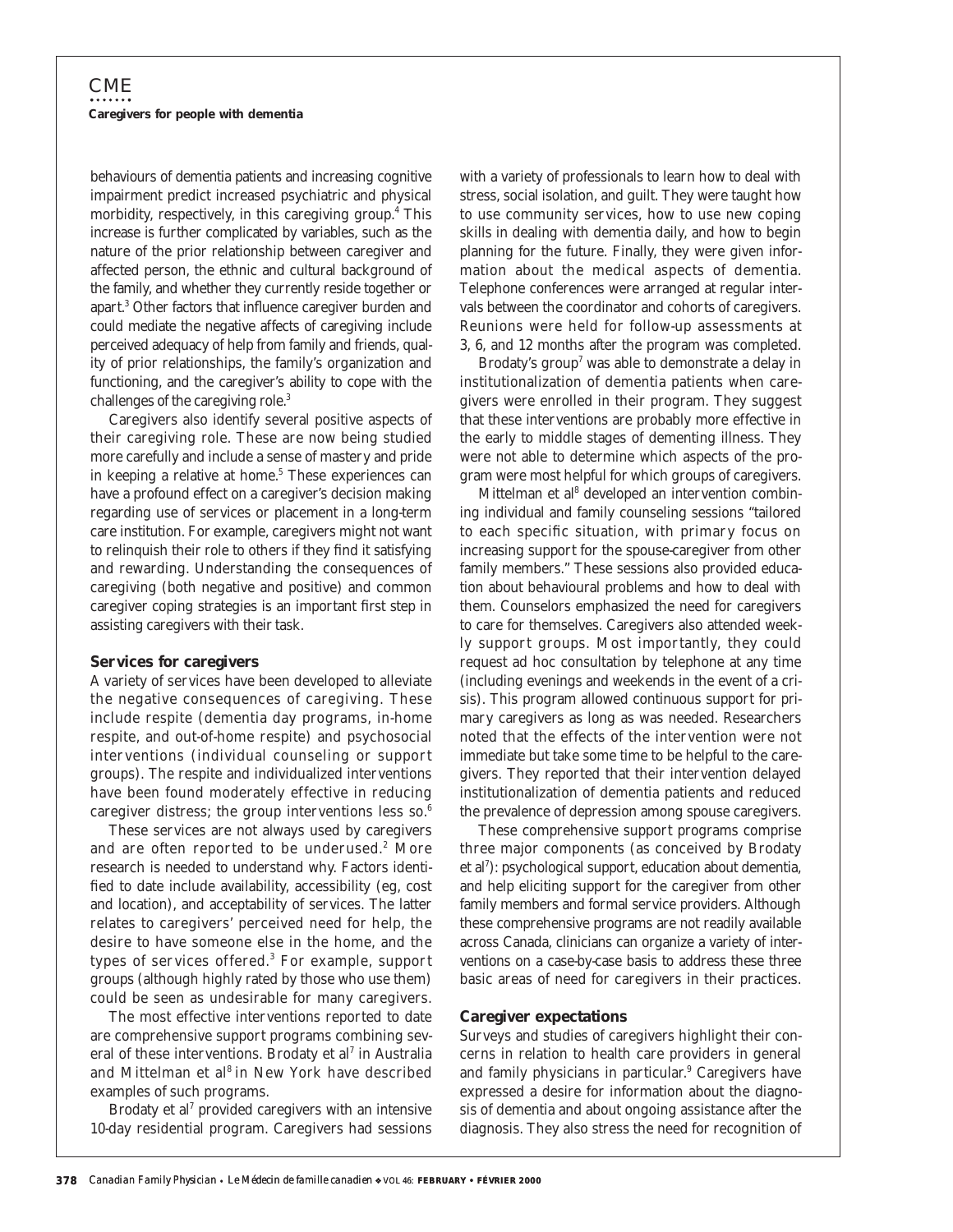the importance of their caregiving role and the desire to be treated as full and equal partners. Finally they have requested assistance with the behavioural problems of people with dementia and for referrals to social agencies. Caregivers do not always perceive the need for specific dementia services. This poses a challenge, given the available data supporting the modest benefits of these services.

# **Role of primary care physicians**

Little research exists on the role family physicians are currently playing in supporting caregivers. Use of physician care (adjusted for age, sex, number of chronic diseases, and depression) was no higher for family caregivers of elderly patients with dementia than for comparable caregivers of people without dementia. Caregivers of dementia patients used services billed by psychiatrists and internal medicine specialists significantly more frequently, however.<sup>10</sup>

An emerging consensus recognizes a role for family physicians in assisting caregivers of people with dementia. This is consistent with the role of family physicians in working with all their patients in the context of their families.11 The role of family physicians is complicated when patients with dementia have different physicians from their primary caregivers. Particular care might have to be taken in these situations for collaboration between physicians and caregivers in the care of an identified patient. In more straightforward situations where physicians know the family well, they can still play roles specific to dementia care.

Given the research to date, it is important that physicians recognize the consequences (negative and positive) of caring for someone with dementia. It seems prudent for family physicians to work to provide the three basic components of care encompassed by successful comprehensive support programs for caregivers: psychological support, education about the disease, and assistance in mobilizing caregivers' support systems. Physicians will probably not be able to provide all these services themselves, but will need to know where to turn for help to ensure that caregivers can get help as they need it (Alzheimer societies, local Alzheimer day programs, seniors' services, etc). To this end, caregivers will need to be seen regularly not only to acknowledge their important role but also to assess their needs.

Family physicians should see caregivers regularly to assess whether they are depressed and how they are coping. Caregivers might need individualized psychological interventions or assessment and treatment of psychiatric disorders (particularly anxiety and depression).

# **Key points**

- Eight percent of Canadians older than 65 and 35% older than 85 have a dementing illness.
- For those with dementia still in the community, most care is provided by women: their wives and daughters.
- Consequences of caregiving can be negative, such as increased prevalence of depression, greater anxiety, and poorer perceived health, but they can also be positive, such as pride in preventing a loved one from being institutionalized.
- Comprehensive caregiver support programs have been effective, using individual psychological support, education about dementia, and practical home services and social supports.

#### **Points de repère**

- Une démence se présente chez 8% des Canadiens de plus de 65 ans et chez 35% de ceux de plus de 85 ans.
- Les personnes souffrant de démence qui habitent toujours dans la collectivité sont soignées pour la plupart par des femmes, soit leur conjointe ou leur fille.
- Les conséquences de prodiguer de tels soins peuvent se révéler négatives, notamment une prévalence accrue de dépression, une plus forte anxiété et une perception d'être en moins bonne santé, mais elles peuvent aussi être de nature positive, comme la fierté d'empêcher une personne chère d'être institutionnalisée.
- Les programmes de soutien aux dispensateurs de soins intégrés se sont prouvés efficaces, offrant du soutien psychologique individuel, de l'éducation concernant la démence ainsi que des services pratiques à domicile et du soutien social.

They might need counseling to help them cope with the caregiving role and modify their coping skills.

Caregivers will need education and assistance with a variety of issues. Those that have been highlighted repeatedly in guidelines for family physicians $9,12-18$ include issues related to diagnosis of dementia, advance planning (medicolegal issues and long-term care placement), and treatment of behavioural problems. Helping with these issues would be in addition to providing the basic information caregivers require about the nature of dementing illnesses and the needs of people with dementia as their illness progresses. Physicians can provide this information or refer caregivers to local